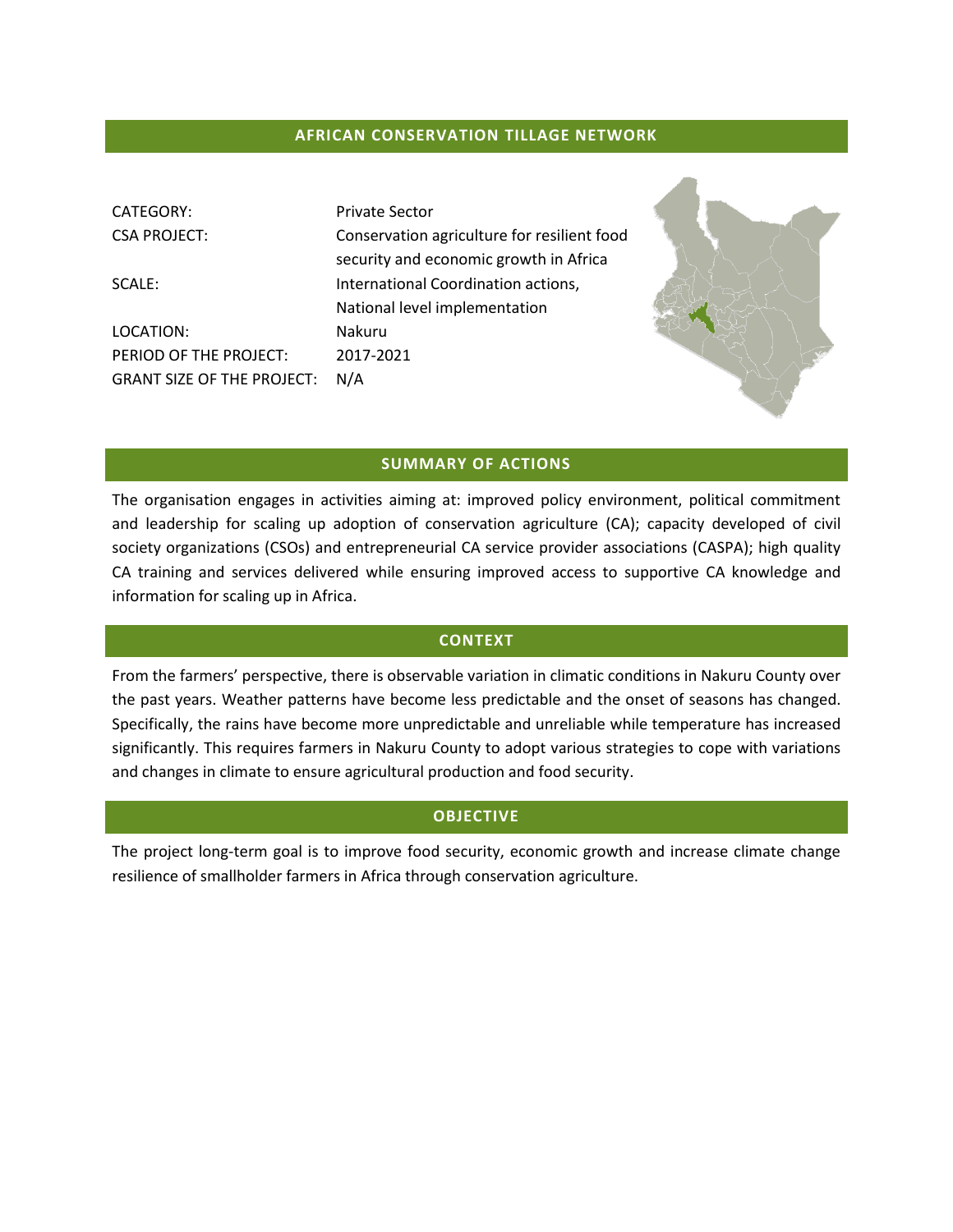# **KEY INTERVENTIONS**

| <b>FARM LEVEL</b>                | <b>TARGET (NO OF FARMERS)</b><br>(KENYA)  | <b>INDICATORS MONITORED</b>                                                                                                                      |
|----------------------------------|-------------------------------------------|--------------------------------------------------------------------------------------------------------------------------------------------------|
| Soil management                  | 2000                                      | SFI, Soil moisture, soil biology, soil properties                                                                                                |
| Disease and pest<br>management   | 2000                                      | % reduction in pest and disease, biological control,<br>cultural control                                                                         |
| Use of drought tolerant<br>crops | 2000                                      | Types of crops, acreage planted                                                                                                                  |
| Conservation agriculture         | 2000                                      | Adoption levels, soil properties, soil moisture<br>retention, infiltration rate, soil cover, types of<br>rotation, acreage under CA,             |
| <b>BEYOND FARM LEVEL</b>         | <b>TARGET BENEFICIARIES</b>               | <b>INDICATORS MONITORED</b>                                                                                                                      |
| Policy formulation               | Farmers, Extension staff,                 | No of fact sheets developed and shared                                                                                                           |
|                                  | stakeholders, County Govt staff           | No of meetings with policy makers, farmers or<br>stakeholders                                                                                    |
|                                  |                                           | Exposure visits by policy makers                                                                                                                 |
| Research                         | Farmers, extension staff, county<br>Govts | No of trials and demonstrations<br>No of technologies tested and validated<br>No of results sharing conferences<br>No of scientific publications |

# **PARTICIPATION IN KEY CLIMATE & AGRICULTURE NETWORKS**

African Conservation Tillage Network is a member of the following networks: CA hub Kenya, CA News, CARWG, CSA-MSH and Kenya Climate Smart Agriculture Multi-stakeholder Platform.

| <b>INVOLVEMENT IN CSA</b>   | <b>RELEVANCE OF CSA MSP TO WORK</b> |
|-----------------------------|-------------------------------------|
| Research                    | Networking                          |
| Policy formulation          | Learning and exchange               |
| Knowledge dissemination     | $\bullet$                           |
| $\bullet$                   | Information about CSA               |
| Technology transfer         | $\bullet$                           |
| Coordination and networking | Influence policy environment        |
| $\bullet$                   | $\bullet$                           |

• Communication